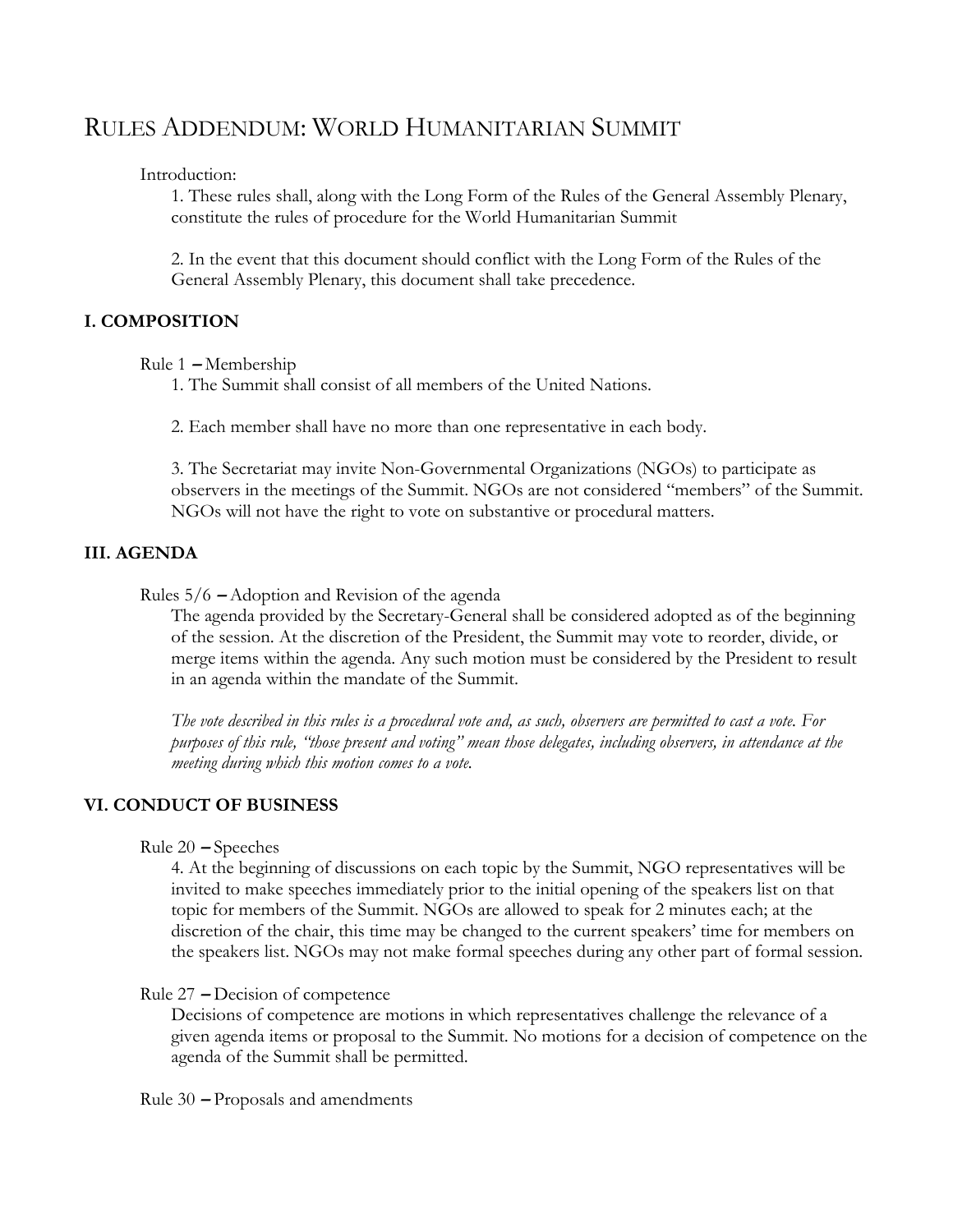Proposals and substantive amendments shall be submitted in writing to the Secretariat, with the names of twenty percent of the members of the Assembly that would like the Assembly to consider the proposal or amendment. The Secretariat may, at its discretion, approve the proposal or amendment for circulation among the delegations. As a general rule, no proposal shall be put to the vote at any meeting of the Assembly unless copies of it have been circulated to all delegations. The President may, however, permit the discussion and consideration of proposals and amendments, even though such proposals and amendments have not been circulated. If the sponsors agree to the adoption of an amendment, the proposal shall be modified accordingly and no vote shall be taken on the amendment. If any sponsors should oppose the adoption of an amendment, a substantive vote on the amendment shall be taken prior to the consideration of the proposal during voting procedure. A document modified in this manner shall be considered as the proposal pending before the Assembly for all purposes, including subsequent amendments.

*For purposes of this rule, all "proposals" shall be in the form of working papers prior to their approval by the Secretariat. Working papers will not be copied, or in any other way distributed, to the Summit by the Secretariat. The distribution of such working papers is solely the responsibility of the sponsors of the working papers. Along these lines, and in furtherance of the philosophy and principles of NWMUN and for the purpose of advancing its educational mission, representatives should not directly refer to the substance of a working paper that has not yet been accepted as a draft resolution.* 

After approval of a working paper, the proposal becomes a draft commitment segment and will be copied by the Secretariat for distribution to the Summit. These draft commitment segments are the collective property of the Summit, as such, the names of the original sponsors will be removed. The copying and distribution of amendments is at the discretion of the Secretariat, but the substance of all such amendments will be made available to all representatives in some form.

## **VII. VOTING**

#### Rule 37 - Method of voting

1. The Summit shall normally vote by a show of placards, except when a representative requests a roll call vote, which shall be taken in the English alphabetical order of the names of the members. The name of each present member shall be called in any roll call vote, and one of its representatives shall reply "yes," "no," "abstention," or "pass."

2. The Summit shall approve the final draft commitments through a roll call vote. This requirement may be waived at the discretion of the President.

3. The vote of each member participating in a roll call vote shall be inserted in the record.

*Only those members who designate themselves as "present" or "present and voting" during the attendance roll call, or in some other manner communicate their attendance to the President and/or Secretariat, are permitted to vote and, as such, no others will be called during a roll-call vote. Any representatives replying, "pass," must, on the second time through, respond with either "yes" or "no." A "pass" cannot be followed by a second "pass" for the same proposal or amendment, nor may it be followed by an abstention on that same proposal or amendment, nor may the representative explain their vote.* 

Rule 41 - Amendments